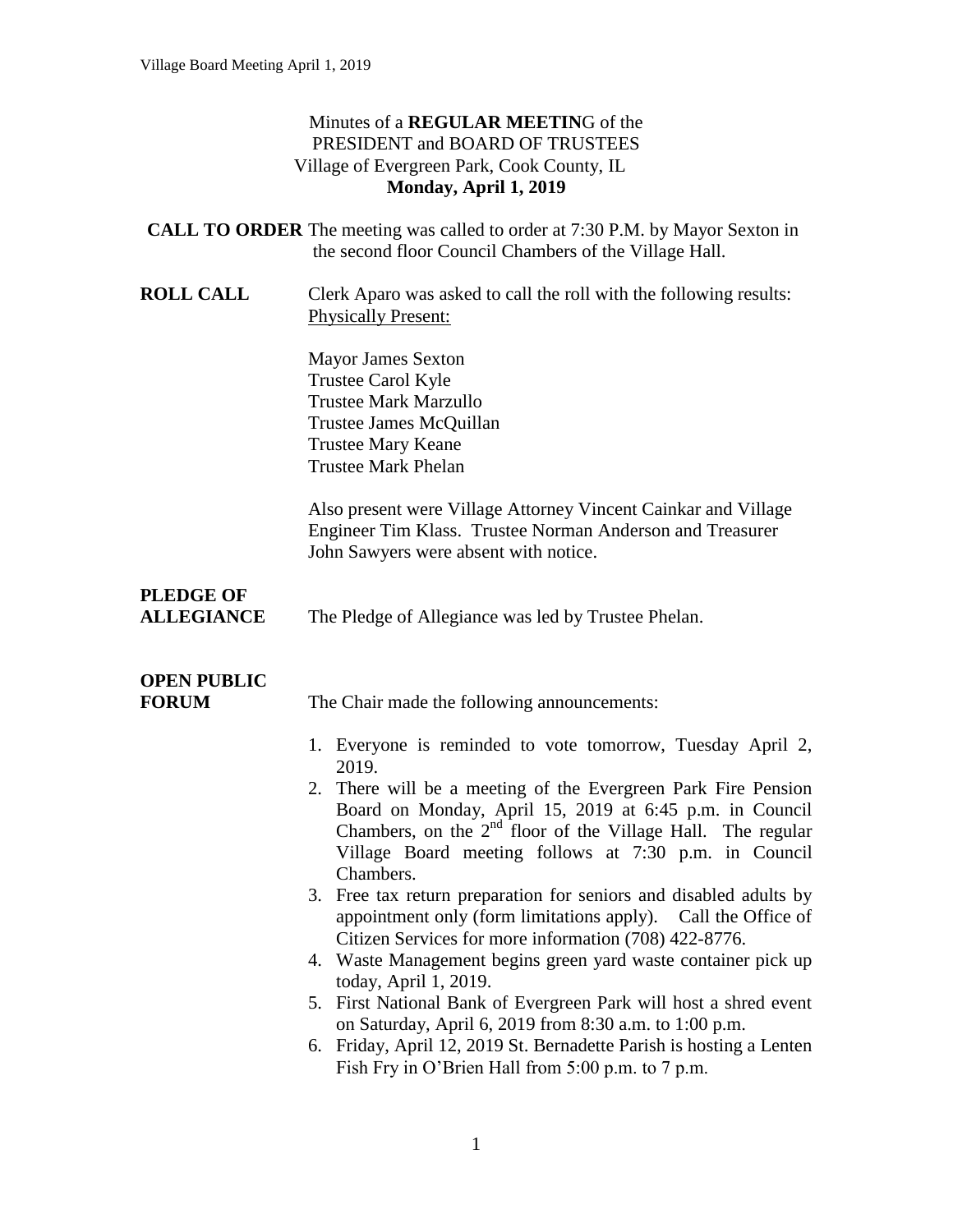- 7. Saturday, April 12, 2019 from 10a.m. to 11:30 a.m. the EP Rec. Department is hosting a free Easter happenings event at the new Community Center. Take a family picture with the Easter Bunny, create a family craft project and enjoy a continental breakfast provided by Wolf's Bakery.
- 8. Weather permitting the Driving Range at the 50 acre park will open Saturday, April 13, 2019. The range is open for anyone using credit card in the new automatic ball machine.
- 9. Farmer's Market returns on Thursday, May 2, 2019 from 7 a.m. to 1 p.m.
- 10. NICOR resumes work on lines in the Village. Everyone should ask for proper identification when workers come to your door.

#### **OPEN PUBLIC AUDIENCE** NONE.

**AGENDA** Motion by Trustee Phelan second by Trustee Kyle to waive the reading of the minutes of the March 18, 2019 regular Meeting of the President and Board of Trustees. Upon roll call, voting YES: Trustees Kyle, Marzullo, McQuillan, Keane, and Phelan; voting NO: NONE. The motion was passed and so ordered by the Chair.

### **RESOLUTION**

**NO. 11-2019** Motion by Trustee McQuillan second by Trustee Marzullo to approve **Resolution NO. 11-2019** with expenditures of the General Corporate Fund of \$ 678,104.80 and the Water Management Fund, \$ 271,912.35 and 95<sup>th</sup> Street TIF Fund, \$ 3,000.00 and the Capital Improvement Fund, \$ 423,641.95 and the Street Bond Fund, \$ 45,000.00 for a total of \$ 1,421,659.10. Upon roll call, voting YES: Trustees Marzullo, McQuillan, Keane, Phelan and Kyle; voting NO: NONE. The motion was passed and so ordered by the Chair.

## **WATER COLLECTORS**

**REPORT** Motion by Trustee Phelan second by Trustee Marzullo to approve the Water Collector's report for March 2019 for information and file in the amount of \$ 689,667.25. The motion was passed by unanimous voice vote and so ordered by the Chair.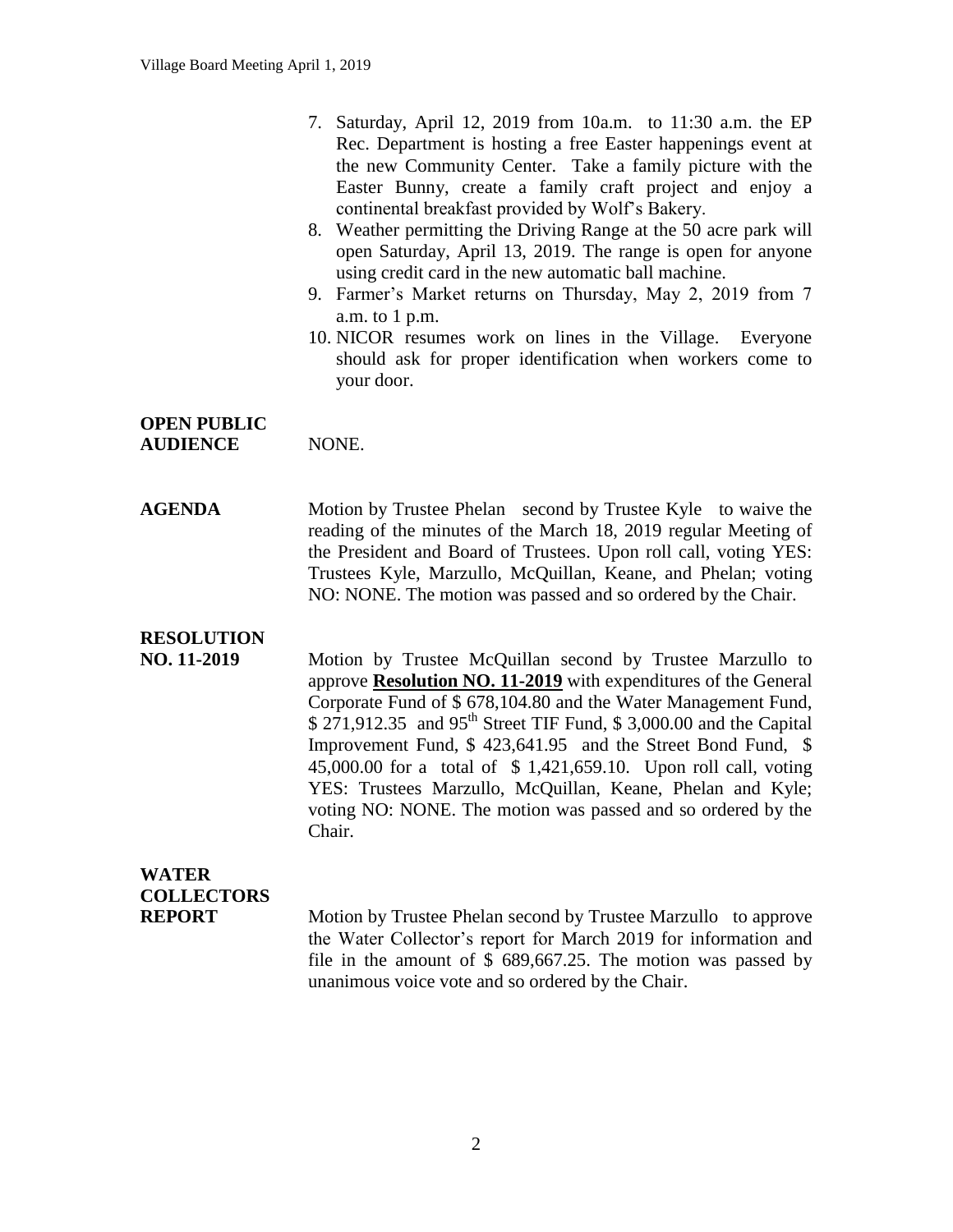#### **VILLAGE COLLECTORS REPORT**

Motion by Trustee Marzullo second by Trustee McQuillan to approve the Village Collector's report for March 2019 information and file in the amount of \$ 1,940,838.92. The motion was passed by unanimous voice vote and so ordered by the Chair.

#### **BUSINESS LICENSES**

- **CITGO** Motion by Trustee Phelan second by Trustee Kyle to approve the business regulation certificate for **ALYAN BUSINESS INC. DBA/CITGO** to operate a gas station and convenience store located at 3601 W. 95<sup>th</sup> Street. Upon roll call, voting YES: Upon roll call, voting YES: Trustees Keane, Phelan, Kyle, Marzullo, and McQuillan; voting NO: NONE. The motion was passed and so ordered by the Chair.
- **BUFF N BLUSH** Motion by Trustee Kyle second by Trustee Marzullo to approve the business regulation certificate for **BUFF N BLUSH** to operate a nail salon located at 9301 S. Kedzie Avenue. Upon roll call, voting YES: Trustees Phelan, Kyle, Marzullo, McQuillan and Keane; voting NO: NONE. The motion was passed and so ordered by the Chair.

### **RESOLUTION**

**NO. 6-2019** Motion by Trustee Marzullo second by Trustee Phelan to approve **Resolution NO. 6-2019,** *"A RESOLUTION APPROVING THE 51st ANNUAL INDEPENDENCE DAY PARADE ON WEDNESDAY, JULY 3, 2019."* The Chair stated the rainout date for the fireworks is Friday, July 5, 2019. The parade has no rain date. Upon roll call, voting YES: Trustees Kyle, Marzullo, McQuillan, Keane and Phelan; voting NO: NONE. The motion was passed and so ordered by the Chair.

## **MUNICIPAL CLERK'S**

**PROCLAMATION** Motion by Trustee Marzullo second by Trustee Keane to adopt the proclamation for "*50 Year Anniversary for Municipal Clerks Week in Evergreen Park May 5, -May 11, 2019."* The Chair thanked Master Municipal Clerk, Cathy Aparo and Deputy Clerk Kim Cericola for their continued dedication to the Village. He states as the former Clerk, he knows firsthand the far reaching duties and responsibilities of the office. He commended the Clerk for her participation in various municipal organizations and for her efforts in continuing education. Upon roll call, voting YES: Trustees Marzullo, McQuillan, Keane, Phelan and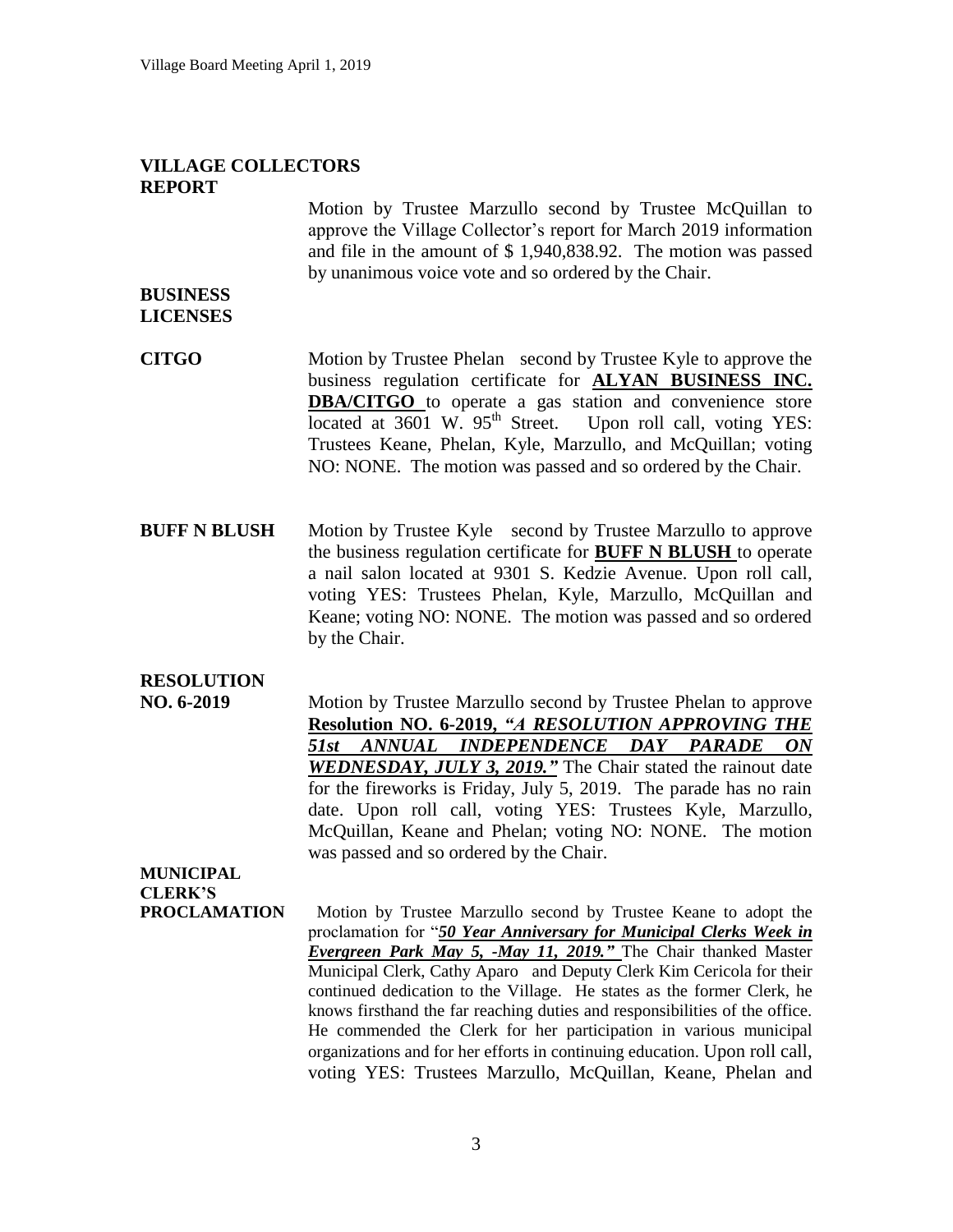Kyle; voting NO: NONE. The motion was passed and so ordered by the Chair.

# **ENGINEER'S**

**REPORT** The Chair thanked Mr. Klass, Bill Lorenz, Gavin Yeaman and Mike Knieps for their efforts in obtaining grant monies. Village Engineer Klass gave an update on the Cook County Block Grant program. Project money is capped out at \$400,000 and the Village has asked for \$383,000.

> Mr. Klass explained we apply each year and consistently receive grant money but last year (2018) the Village was skipped over. The project will be 4,600 feet of sewer and large pipe lining. The CDBG requires the areas to be low to moderate income locations. Mr. Klass added we have a strong application this year and it was submitted prior to the deadline date.

#### **ATTORNEY'S** Mr. Cainkar had no report.

#### **REPORT**

**DEPT HEADS** OCS Director, Mary Ann Carioto Diehl, reported Senior Council is hosting an April luncheon on April 18, 2019 with guest speakers, Donna Bailey from the EP Library. OCS is offering new programs in the new building. Included are Tuesday afternoon classic Board games, puzzles on Friday afternoons and various exercise classes on Tuesday mornings and crafts and arts on Thursday afternoons. Seniors are encouraged to check out the new line up of classes.

> Recreation Director, Dennis Duffy reported due to the increase of participants the Mother McAuley culminating dance program will host two (2) shows at 1:30 p.m. and 4:00 p.m. with 181 dancers. A new Spin bike program is being offered at the Recreation Center. The Chair congratulated Mr. Duffy and Ms. Pyeisha Allen the new Youth Director for a wonderful job and increased participants in the new programs. Trustee Kyle thanked Mary Ann and Dennis for their cooperation between departments during the construction process. She also thanked Street Director, Gavin Yeaman for his response to a myriad of resident's issues.

**BIDS** Motion by Trustee Phelan second by Trustee Kyle to approve PW Director's Lorenz request to award the new PVC and Ornamental Iron fence contract for the Community Center to the low bidder Action Fence in the amount of \$ 68,500.00. Upon roll call, voting YES: Trustees Marzullo, McQuillan, Keane, Phelan, and Kyle;